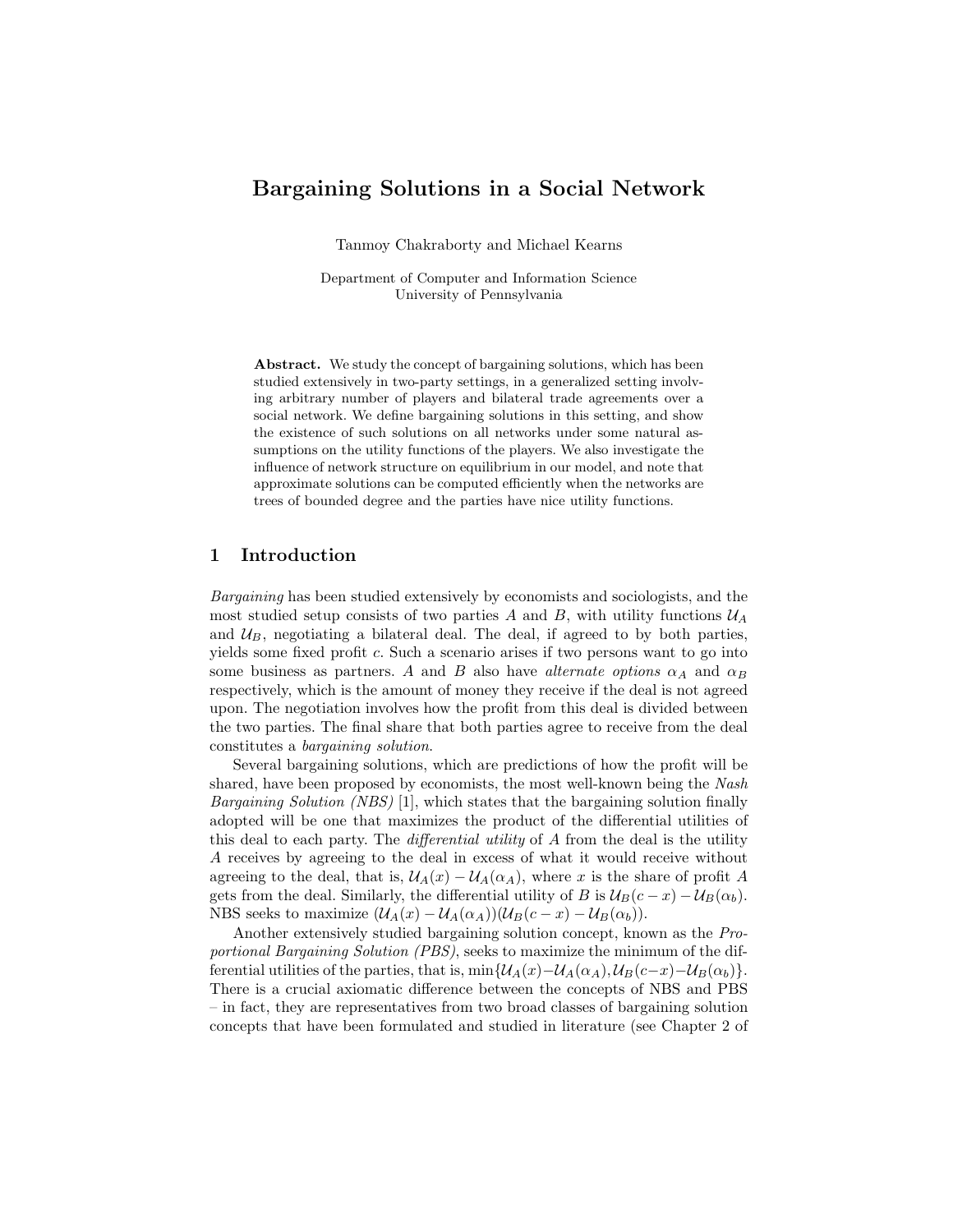#### 2 Tanmoy Chakraborty and Michael Kearns

[2] for a discussion). One of the major axioms satisfied by NBS is that the bargaining solution should not be altered if the scale of the utility functions of the parties are altered by arbitrary constant factors. In other words, NBS is based on the axiom that utilities of different parties cannot be compared. However, this axiom is highly debated and several solutions that neglect this axiom, and instead choose to make interpersonal comparison of utility, have been proposed, and PBS is one of the most extensively studied among these solutions.

In this paper, we consider a generalization of the above two-party setting to a setting that involves arbitrary number of parties, but where the deals are still bilateral, and the alternate options are all zero. The parties shall be represented as vertices of a social network, where the edges represent bilateral deals that shall be negotiated, and weights on the edges represent the total profits from each deal. Thus the input to the problem, which we call the network bargaining problem, is an undirected graph with weights on edges, and an efficiently computable utility function for every vertex. Different deals may have different profits, which are represented by weights on edges of the input graph. A solution to the network bargaining problem is a prediction of how the profits on each edge is divided. We will primarily be interested in studying the effects of network topology on the solution, and so we shall often restrict our study to the case where the edges have unit weight, and all vertices have the same utility function. Effects of network topology on solutions of various network exchange models have been studied, theoretically as well as through human subject experiments  $(3-6)$ . Our goal is to develop a bargaining solution concept for the network bargaining problem, that will have a strong intuitive justification.

Braun and Gautschi [5] studied the network bargaining problem, and proposed a solution. Their solution is a direct generalization of the weighted Nash Bargaining Solution for bilateral deals. They assign a numerical bargaining power to each vertex based solely on its degree and the degrees of its neighbors, and also assume linear utility functions, and then negotiate each edge independently according to the bargaining powers. Kleinberg and Tardos [6] studied a variant of the network bargaining problem, which has the same input as our problem, but the solution has a restriction that each vertex can agree to a deal with at most one of its neighbors. They define an equilibrium-based solution, which they call a balanced outcome, where the agreement on every deal is required to meet a stability condition. The stability condition used for each edge in [6] is the NBS in a two-party setting with intuitively defined alternate options and linear utility functions. This model was also studied previously by Cook and Yamagishi [7]. In contrast to the model of [5], this model allows the equilibrium conditions and network topology to naturally exhibit bargaining power, instead of directly assigning a value.

Inspired by the notion of balanced outcomes in [7, 6], our solution for the network bargaining problem is also an equilibrium-based concept. We propose that the bargaining solution should be stable, and so no party should be keen on renegotiating a deal. For an edge  $e = (u, v)$ , we define the alternate options of u and v to be the total profits received by u and v, respectively, from deals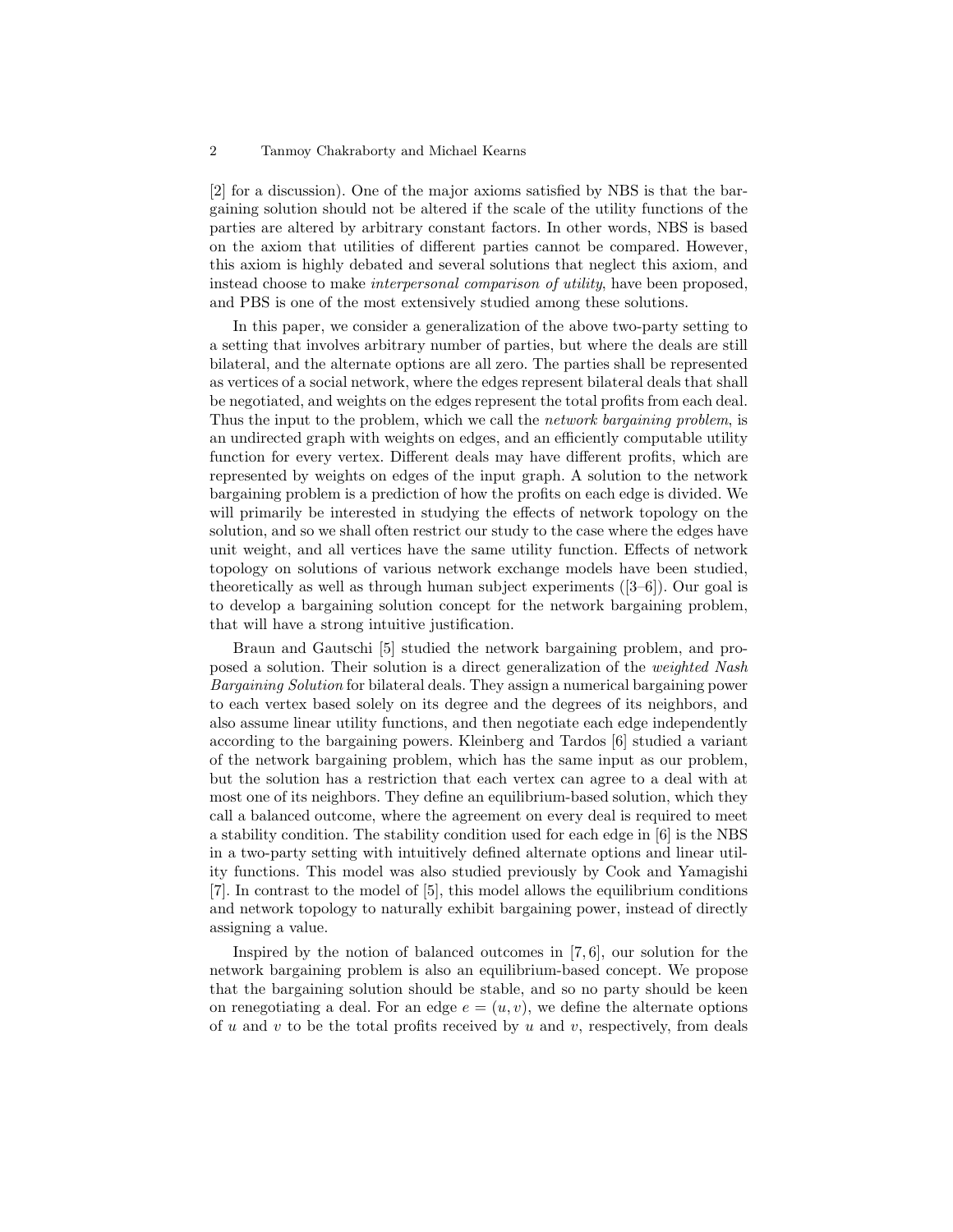with their other neighbors. The differential utility of the deal on  $e$  to  $u$  and  $v$  is now intuitively clear (see Section 2 for definition). Renegotiation occurs if the current division does not satisfy a standard two-party bargaining solution. In a bargaining state (specifying the division of profits on each edge), the deal on an edge is stable if the division of profits satisfy the two-party bargaining solution. We say that a state is an *equilibrium* if all edges are stable, and this is our bargaining solution. Depending on the two-party bargaining solution used for renegotiating edges, we have thus proposed two bargaining solutions, the NBS equilibrium and PBS equilibrium. These bargaining solutions are formally defined in Section 2.

A question crucial to the applicability of our model is to characterize structures (networks and utility functions) in which there exists an equilibrium. In this paper, we completely characterize the PBS and NBS equilibria on every social network when all the vertices of the network have linear utility functions (functions with constant marginal utility). In this case, we show that there is a unique PBS equilibrium and a unique NBS equilibrium in every social network, and that the network topology has no influence on the solutions. We also show that on any network, there exists a PBS equilibrium if all the utility functions are increasing and continuous. Further, we show that on any network, there exists an NBS equilibrium if all the utility functions are increasing, concave and twice differentiable.

The rest of this paper is organized as follows. Section 2 contains a formal introduction to the model and some basic lemmas that are applicable to twoparty settings. Section 3 characterizes equilibria in our model when the utility functions are linear. Section 4 contains the proof of existence of PBS and NBS equilibria on all networks, for broad classes of utility functions. Section 5 provides some results about the effect of network structure on NBS equilibrium. And finally, Section 6 briefly describes an efficient algorithm to compute approximate PBS equilibria on trees with bounded degree and a specific utility function  $\log(1+x)$ .

#### 2 Preliminaries

The input to the network bargaining problem consists of an undirected graph  $G(V, E)$  with n vertices and m weighted edges, where vertices represent people and edges represent possible bilateral trade deals, and a utility function  $\mathcal{U}_v$ for each vertex  $v$ . The utility functions are all represented succintly and are computable in polynomial time.

Let  $c(e)$  be the weight of an edge e in G. Let  $e_1, e_2 \ldots e_m$  be an arbitrary ordering of the edges in  $E(G)$ . For every edge  $e_i$ , we assign it an arbitrary direction, and refer to its end-points as  $u_i$  and  $v_i$ , such that  $e_i$  is directed from  $u_i$  to  $v_i$ . A state of the bargaining model is described by the division of profits on each edge of the graph. Let  $x(u_i, e_i)$  and  $x(v_i, e_i)$  denote the profits  $u_i$  and  $v_i$  receive from the agreement on the edge  $e_i$ , respectively. Note that  $x(v_i, e_i) =$  $c(e_i) - x(u_i, e_i)$ . We shall represent a state of the bargaining model as a vector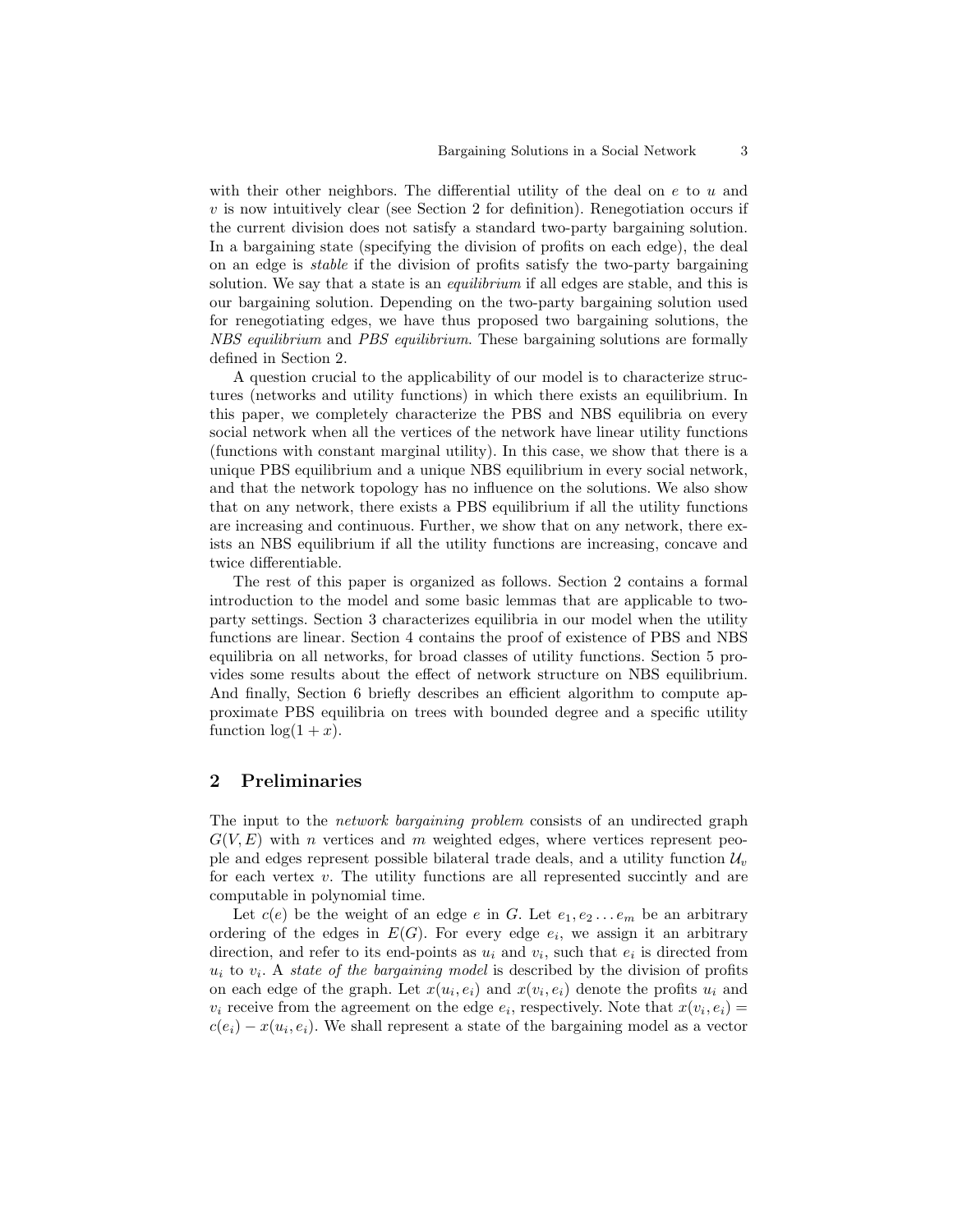#### 4 Tanmoy Chakraborty and Michael Kearns

 $s = (s_1, s_2 \dots s_m) \in \mathbb{R}^m$  such that  $s_i = x(u_i, e_i)$ . Note that s uniquely determines the division of profits on all edges.

**Definition 1.** Let  $s \in \mathbb{R}^m$  be a state of the bargaining model for a graph G. For any vertex u and any edge e incident on u, let  $\gamma_s(u)$  denote the total profit of a vertex u from all its deals with its neighbors. Let  $x_s(u, e)$  denote the profit u gets from the agreement on edge e. Let  $\alpha_s(u,e) = \gamma_s(u) - x_s(u,e)$  be the profit u receives from all its deals except that on e.

If the current state of the bargaining model is s, and  $e = (u, v)$  is renegotiated, then we say that  $\alpha_s(u, e)$  and  $\alpha_s(v, e)$  are the *alternate options* for u and v respectively, that is, the amount they receive if no agreement is reached on the deal on e. We shall drop the suffix s if we make a statement for any arbitrary state, or if the state is clear from the context.

**Definition 2.** Let s be any state of the bargaining model. Let x be the profit of u from the deal on  $e = (u, v)$ . Then, the differential utility of u from this deal is  $a_s(x) = U_u(\alpha_s(u, e) + x) - U_u(\alpha_s(u, e))$ , and the differential utility of v from this deal is  $b_s(x) = \mathcal{U}_v(\alpha_s(v, e) + c(e) - x) - \mathcal{U}_v(\alpha_s(v, e)).$ 

**Definition 3.** Let s be any state of the bargaining model. Define  $y_s(u, e)$  to be the profit u would get on the edge  $e = (u, v)$  if it is renegotiated (according to some two-party solution), the divisions on all other edges remaining unchanged. Also define update(s, e) =  $|x_s(u, e) - y_s(u, e)|$ .

If e is renegotiated according to the Nash Bargaining Solution (NBS), then  $y_s(u, e)$  is a value  $0 \le x \le c(e)$  such that the NBS condition is satisfied, that is, the function  $W_N(x) = a_s(x)b_s(x)$  is maximized. Instead, if e is renegotiated according to the *Proportional Bargaining Solution* (PBS), then  $y_s(u, e)$  is a value  $0 \le x \le c(e)$  such that the PBS condition is satisfied, that is, function  $W_P(x) = \min\{a_s(x), b_s(x)\}\$ is maximized.

The following lemmas give simpler equivalent conditions for PBS and NBS under certain assumptions about the utility functions, and are also applicable to the two-party setting.

Lemma 1. If the utility functions of all vertices are increasing and continuous, then the PBS condition reduces to the condition  $a_s(x) = b_s(x)$ , and there is a unique solution x satisfying this condition.

Lemma 2. Let the utility functions of all vertices be increasing, concave and twice differentiable,. Moreover, let  $q_s(x) = \frac{a_s(x)}{a'_s(x)}$ , and let  $r_s(x) = -\frac{b_s(x)}{b'_s(x)}$  $\frac{b_s(x)}{b_s'(x)}$ . Then the NBS condition reduces to  $q_s(x) = r_s(x)$ , and there is a unique solution x satisfying this condition.

**Definition 4.** We say that an edge  $e$  is stable in a state  $s$  if renegotiating  $e$  does not change the division of profits on e, that is, update(s, e) = 0. We say that a state s is an equilibrium if all edges are stable. We say that s is an  $\epsilon$ -approximate equilibrium if update(s, e)  $\lt \epsilon$  for all edges e.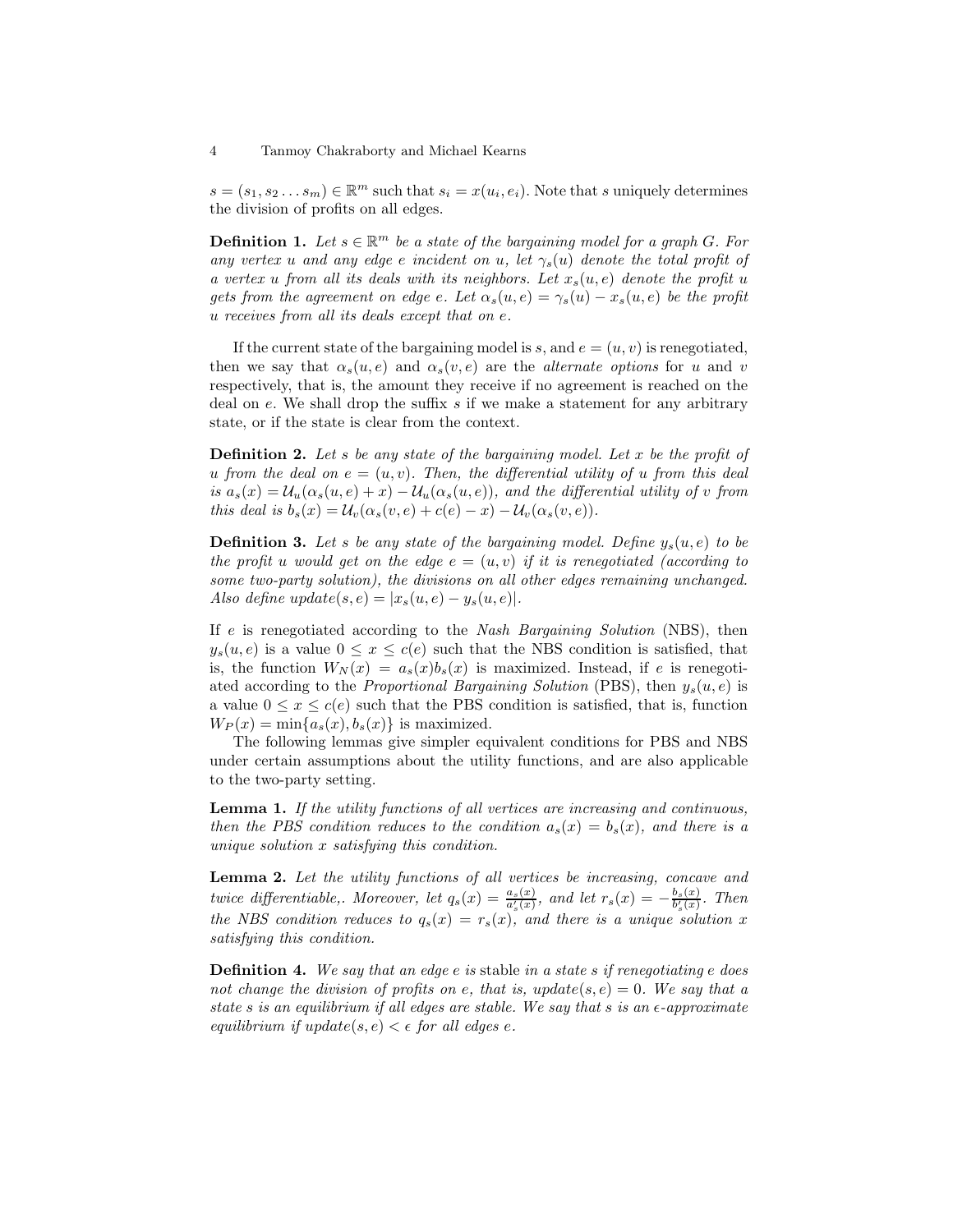We refer to an equilibrium as an *NBS equilibrium* if the renegotiations satisfy the NBS condition. We refer to the equilibrium as a *PBS equilibrium* if the renegotiations satisfy the PBS condition.

### 3 Linear Utility Functions: Characterizing All Equilibria

In this section, we characterize all possible NBS and PBS equilibria when all vertices have linear increasing utility functions, for every vertex  $v$ . Braun and Gautschi [5] make this assumption in their model, and so do Kleinberg and Tardos [6].

We show that in our model, if we make this assumption, there is a unique NBS equilibrium and a unique PBS equilibrium, and network topology has no influence on the division of profits on the deals at equilibrium. The following two theorems formalise these observations. Their proofs are simple, and are omitted due to lack of space.

Theorem 1. Suppose all vertices have linear increasing utility functions. Then there is a unique NBS equilibrium, in which the profit on every edge is divided equally between its two end-points.

Theorem 2. Suppose all vertices have linear increasing utility functions. Let  $U_i(x) = k_i x + l_i \ \forall i \in V(G)$ . Then there is a unique PBS equilibrium, such that for any edge  $e = (u, v), x_s(u, e) = c(e) \frac{k_v}{k_u + k_v}$ .

#### 4 Existence of Equilibrium for General Utility Functions

We now turn our focus towards non-linear utility functions. In this section, we prove that PBS and NBS equilibria exist on all graphs, when the utility functions satisfy some natural conditions. The proofs use the Brouwer fixed point theorem, and is similar to the proof of existence of mixed Nash equilibrium in normal form games.

**Theorem 3.** PBS equilibrium exists on any social network when all utility functions are increasing and continuous. NBS equilibrium exists on any social network when all utility functions are increasing, concave and twice differentiable.

Essentially, it is sufficient for the utility functions to satisfy the following general condition of continuity:

**Condition 1.** Let s be any state of the bargaining model, and  $e = (u, v)$  be an edge. For every  $\epsilon > 0$ , there exists  $\delta > 0$  such that for any state t such that  $|\alpha_t(u, e) - \alpha_s(u, e)| < \delta$  and  $|\alpha_t(v, e) - \alpha_s(v, e)| < \delta$ , we have  $|y_t(u, e) - y_s(u, e)| <$  $\epsilon.$ 

Note that  $y_s(u, e)$  and  $y_t(u, e)$  are influenced both by the utility functions as well as the two-party solution concept that is used (NBS or PBS). Thus whether Condition 1 holds will depend on whether the renegotiations follow the NBS or the PBS condition, and also on the utility functions.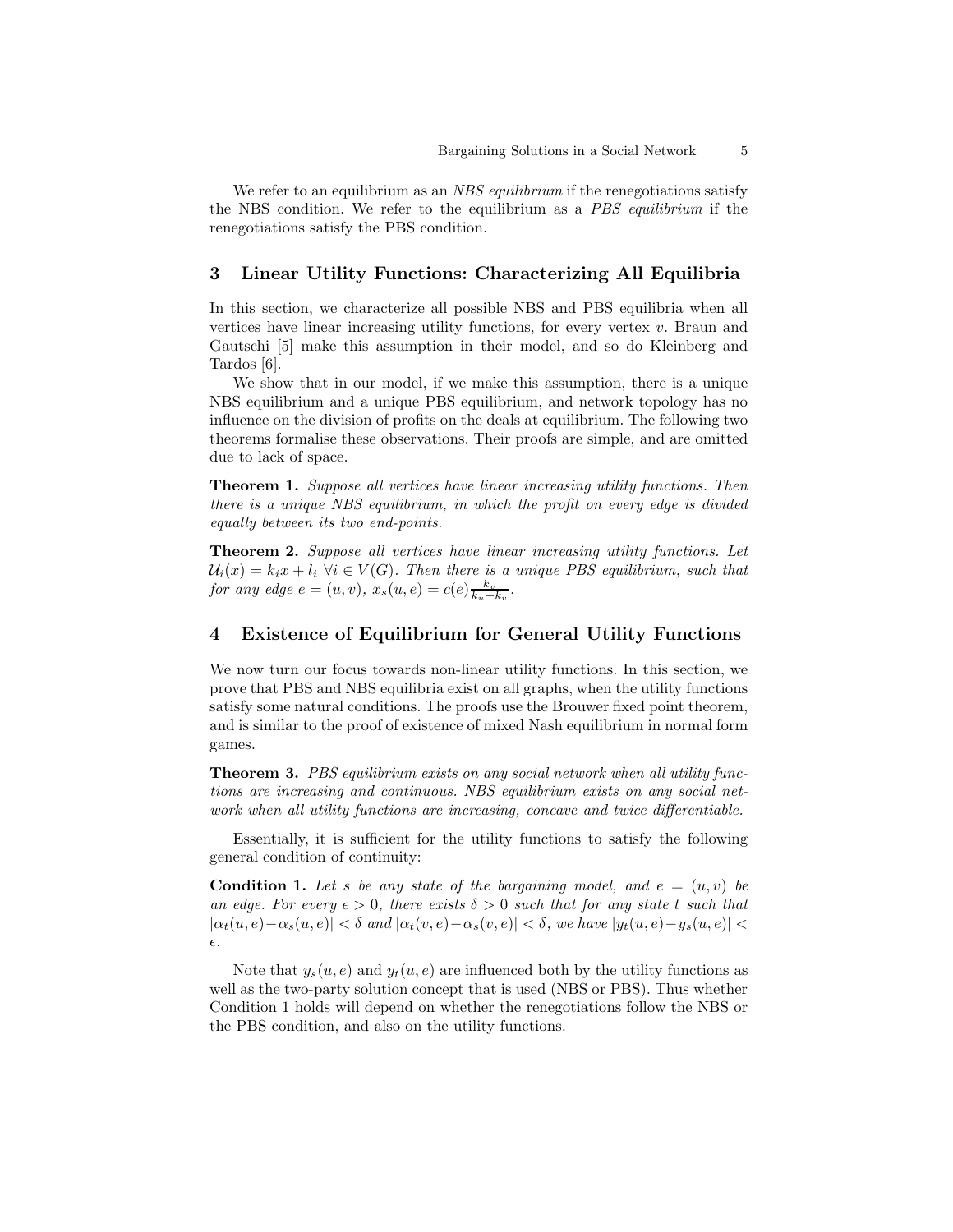Lemma 3. If Condition 1 holds for the NBS solution concept or the PBS solution concept, then NBS or PBS equilibrium exists, respectively.

*Proof.* We define a function  $f : [0, 1]^m \rightarrow [0, 1]^m$  that maps every state s to another state  $f(s)$ . Given s, we can construct the unique solution t such that the deal on an edge  $e = (u, v)$  in t is the renegotiated deal of e in s, that is,  $x_t(u, e) = y_s(u, e)$ . We define  $f(s)$  to be t. Thus,  $f(s)$  is the "best-response" vector for s.

Clearly, s is an  $\epsilon$ -approximate equilibrium if and only if  $||s - f(s)||_{\infty} < \epsilon$ . In particular, s is an equilibrium if and only if  $f(s) = s$ , that is, s is a fixed point of f. Also,  $[0,1]^m$  is a closed, bounded and convex set. So if f were continuous, then we can immediately use Brouwer fixed point theorem to deduce that the equilibrium exists. Thus the following claim completes the proof.  $\Box$ 

Claim. f is continuous if and only if Condition 1 holds.

*Proof.* Suppose Condition 1 holds for some  $\epsilon$  and  $\delta$ . Thus, if  $||s-t||_{\infty} < \delta/n$ , then  $|\alpha_t(u, e) - \alpha_s(u, e)| < \delta$  and  $|\alpha_t(v, e) - \alpha_s(v, e)| < \delta$ , so, by Condition 1,  $|y_t(u, e) - y_s(u, e)| < \epsilon$ , and thus  $||f(s) - f(t)||_{\infty} < \epsilon$ . Since there exists a  $\delta$  for every  $\epsilon > 0$ , so f is continuous.

Now suppose f is continuous. Let  $\epsilon > 0$ . Then there exists  $\delta > 0$  such that for any solution t, if  $||s-t||_{\infty} < \delta$ , then  $||f(s) - f(t)||_{\infty} < \epsilon$ , which implies that coordinatewise for every edge e, we have  $|y_t(u, e) - y_s(u, e)| < \epsilon$ . Since this is true for all  $\epsilon > 0$ , Condition 1 holds.

Lemma 4. Condition 1 holds for all increasing, continuous utility functions when renegotiations follow the PBS condition.

*Proof.* Let s be any state of the bargaining model and let  $e = (u, v)$  be any edge. Here, Lemma 1 is applicable. Let  $h(s, x) = a_s(x) - b_s(x)$ . Also, let  $g_s(x) = h(s, x)$ be a function defined on a particular state s. Note that  $g_s$  is an increasing, continuous function on the domain  $[0, c(e)]$ ,  $g_s(0) < 0$  and  $g_s(c(e)) > 0$ . The renegotiated value  $y_s(u, e)$  is the unique zero of  $g_s(x)$  between 0 and  $c(e)$ .

Let  $y = y_s(u, e)$  be the zero of  $g_s$ . Let  $\eta = \max\{|g_s(y - \epsilon)|, |g_s(y + \epsilon)|\}$ . Then, since  $g_s$  is increasing,  $\eta > 0$ , and for all  $x \in [0, c(e)] \setminus (y - \epsilon, y + \epsilon)$ ,  $|g_s(x)| \geq \eta$ .

Now, observe that  $h(s, x)$  is dependent on  $\alpha_s(u, e), \alpha_s(v, e)$  and x only, and is continuous in all three of them when the utility functions are continuous. Thus, there exists  $\delta > 0$  such that for any state t where  $|\alpha_s(u, e) - \alpha_t(u, e)| < \delta$  and  $|\alpha_s(v, e) - \alpha_t(v, e)| < \delta$ , we have  $|h(s, x) - h(t, x)| < \eta \ \forall x \in [0, c(e)]$ , that is  $|g_t(x)-g_s(x)| < \eta$ . This implies that  $g_t(x) \neq 0$  for all  $x \in [0, c(e)] \setminus (y - \epsilon, y + \epsilon)$ , and so the zero of  $g_t$ , which is  $y_t(u, e)$ , lies in the range  $(y - \epsilon, y + \epsilon)$ .  $\Box$ 

Lemma 5. Condition 1 holds for all increasing, concave and twice differentiable utility functions when renegotiations follow the NBS condition.

*Proof.* Let s be any state of the bargaining model and let  $e = (u, v)$  be any edge. Here, Lemma 2 is applicable. Let  $h(s, x) = q_s(x) - r_s(x)$ . Also, let  $g_s(x) = h(s, x)$ . The rest of the proof identically follows that of Lemma 4.  $\Box$ 

Combining Lemmas 3, 4 and 5, we get Theorem 3.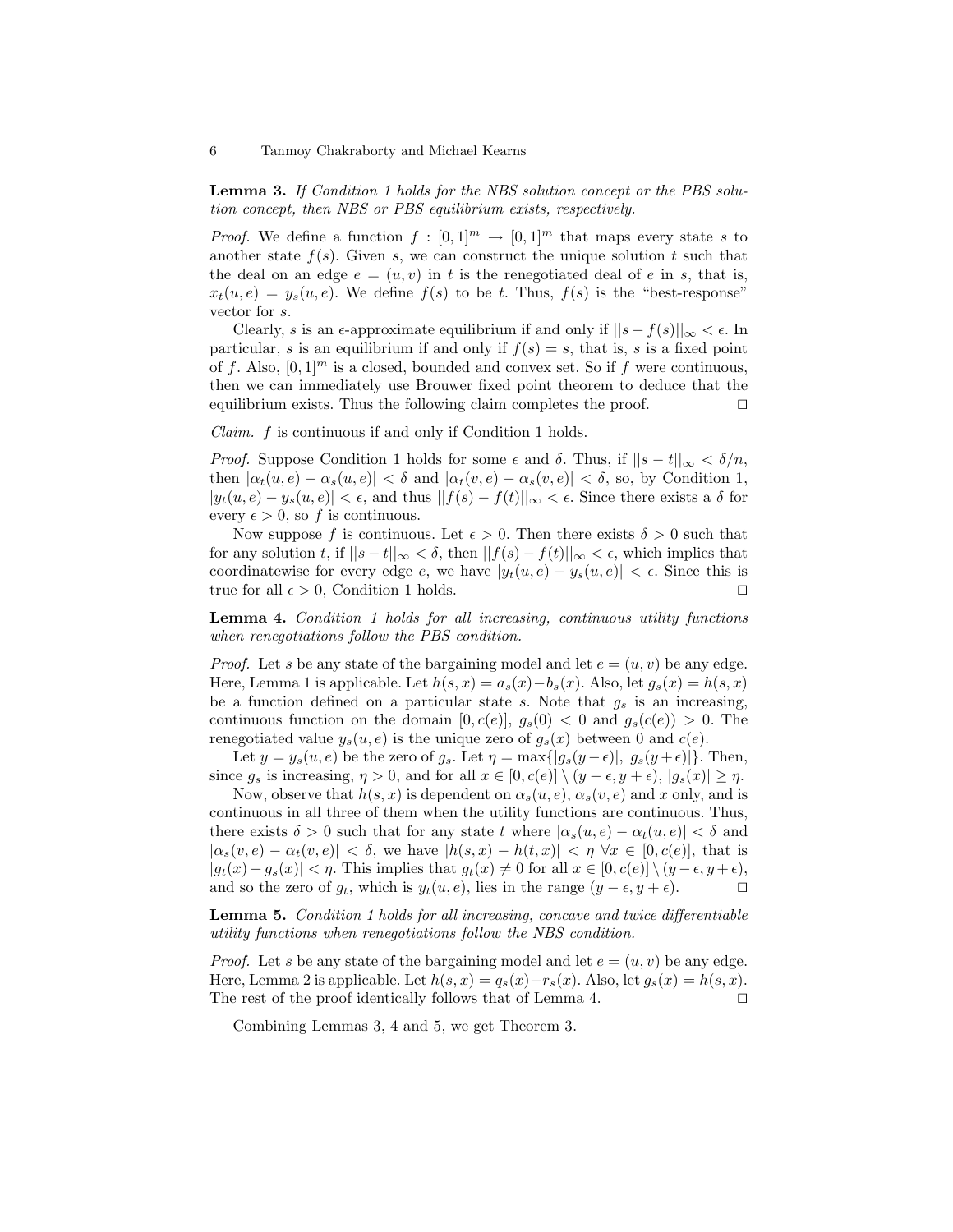#### 5 Effect of Network Structure on NBS Equilibrium

In this section, we shall study the effect of network topology on NBS equilibrium. In the rest of this section, we shall assume here that all vertices have the same utility function  $U(x)$ , and that the deal on every edge has unit profit, so that the network topology is solely responsible for any variation in the distribution of profits in the NBS equilibrium. We also assume some natural properties of the utility function, and the following is our main result under these assumptions.

**Theorem 4.** Let  $\mathcal{U}(x)$  be the utility function of every vertex, and let all edges have unit weight. Let  $\mathcal{U}(x)$  be increasing, twice differentiable and concave. Also, suppose  $\frac{\mathcal{U}(x)-\mathcal{U}(0)}{\mathcal{U}'(x)}$   $\langle$   $\overline{Kx}$   $\forall x \in [0,1]$  for some constant  $\overline{K}$ , and  $|\mathcal{U}''(x)| \leq$  $\epsilon(x)U'(x)$  for some decreasing function  $\epsilon(x)$ . Let s be any NBS equilibrium in this network. Let  $e = (u, v)$  be an edge such that u and v have degree more than  $(K+1)d+1$  for some positive integer d. Then,  $|x_s(u,e)-\frac{1}{2}| < \epsilon(d)$ .

Note that the assumptions on the utility function guarantee the existence of NBS equilibrium. Also note that the function  $\mathcal{U}(x) = x^p$  for some  $0 < p < 1$ satisfies the conditions of Theorem 4 with  $K = p^{-1}$  and  $\epsilon(x) = (1-p)/x$ . The function  $\mathcal{U}(x) = \log(1+x)$  satisfies the conditions of Theorem 4 as well, with K = 2, since  $(1+x)\log(1+x) < (1+x)x \le 2x$  when  $x \in [0,1]$ , and  $\epsilon(x) = \frac{1}{1+x}$ . To prove the above theorem, we will need the next two lemmas. Their proofs are technical, and are omitted due to lack of space.

**Lemma 6.** Let  $\mathcal{U}(x)$  be increasing, twice differentiable and concave. Also, suppose  $\frac{\mathcal{U}(x)-\mathcal{U}(0)}{\mathcal{U}'(x)} < Kx$   $\forall x \in [0,1]$  Then at an NBS equilibrium s, for every edge  $e = (u, v), x_s(u, e) \ge \frac{1}{K+1}$  and  $x_s(v, e) \ge \frac{1}{K+1}$ .

**Lemma 7.** Let  $\mathcal{U}(x)$  be increasing, twice differentiable and concave. Let s be an NBS equilibrium,  $e = (u, v)$  be any edge, and  $\epsilon > 0$ . Also, let  $|\mathcal{U}''(\alpha_s(u, e))| \le$  $\epsilon \mathcal{U}'(\alpha_s(u,e))$  and  $|\mathcal{U}''(\alpha_s(v,e))| \leq \epsilon \mathcal{U}'(\alpha_s(v,e))$ . Then, if u gets x on this agreement at equilibrium (and v gets  $1-x$ ), then  $|x-\frac{1}{2}| < \epsilon$ .

*Proof (of Theorem 4).* There are  $(K + 1)d$  edges incident on each vertex u and v excluding  $(u, v)$ , so Lemma 6 implies that at an NBS equilibrium,  $\alpha_s(u, e)$  $\frac{1}{K+1}(K+1)d = d$  and  $\alpha_s(v,e) > \frac{1}{K+1}(K+1)d = d$ . Since  $|\mathcal{U}''(x)| \leq \epsilon(x)\mathcal{U}'(x)$ and  $\epsilon(x)$  is decreasing, we put  $\epsilon = \epsilon(d) < \min{\{\epsilon(\alpha_s(u, e)), \epsilon(\alpha_s(v, e))\}}$  in Lemma 7 to obtain our result.  $\Box$ 

## 6 Computing Approximate PBS Equilibria on Trees of Bounded Degree

In this section, as a first step towards settling the computational complexity of finding an equilibrium in our model, we note that approximate PBS equilibria can be computed efficiently when the networks are trees of bounded degree and utility function is same for all vertices and is very specific, as follows.